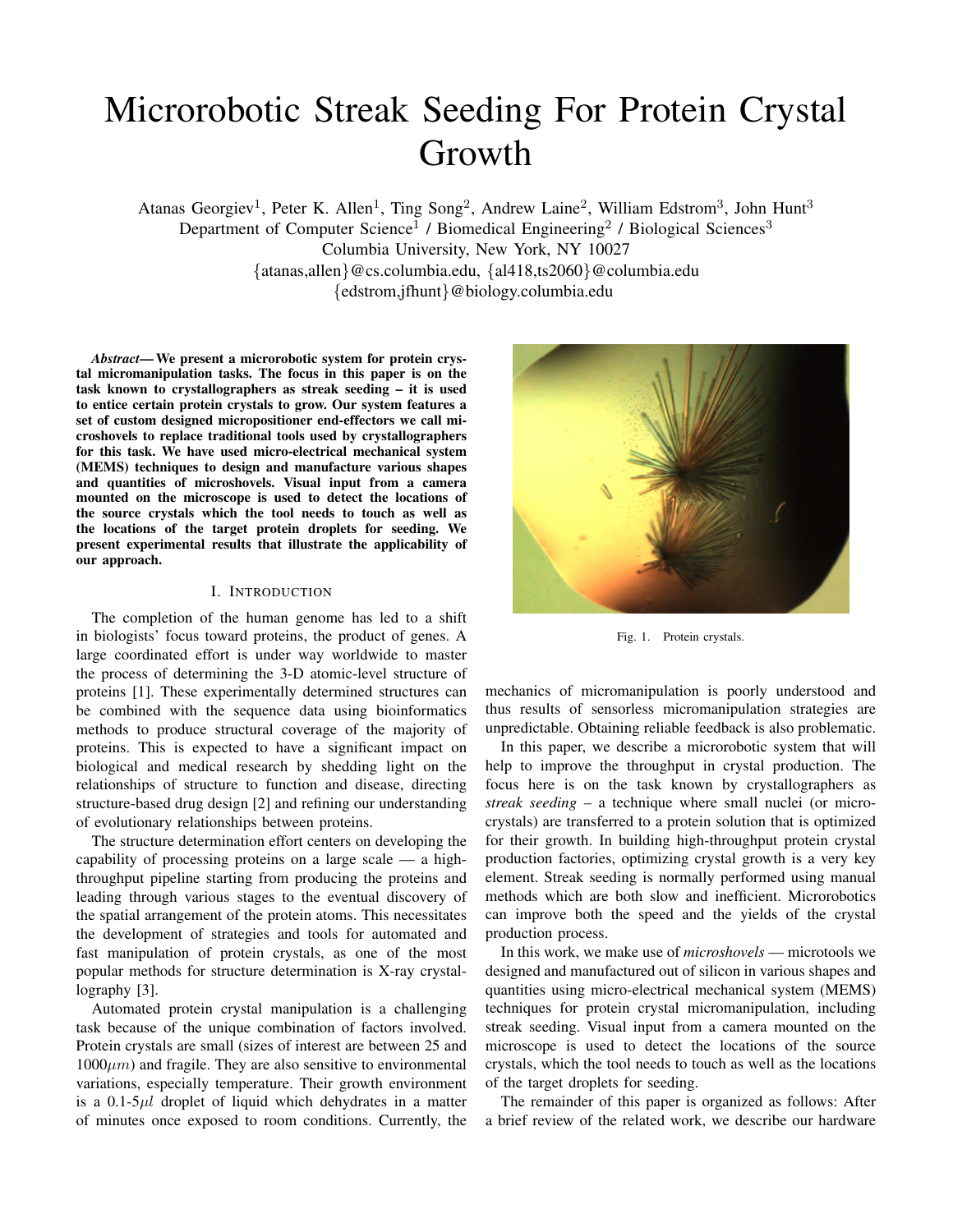setup and the task at hand in Section III. In Section IV, we describe our methods for solving important problems in streak seeding automation. Experimental results are presented in Section V.

#### II. RELATED WORK

One of the major advances in robotics over the last 20 years is the use of visual sensing for robotic manipulation [4]. The advent of fast and inexpensive digital imaging technology has allowed camera systems to be integrated as part of a closedloop feedback control system [5]. Visual sensing and processing has been successfully implemented at the microscale level for manipulation of known micro-electromechanical systems with calibrated devices [6], [7] and has also been successfully used for biological cell injection [8].

In terms of the mechanics of the actual manipulation, quite a few very diverse ideas have been pursued. Various kinds of microgrippers have been proposed [9]. Optical trapping by a laser has been successfully used for both direct and indirect cell manipulation [10]. Surface tension is a very popular and safe way to handle small crystals [11]. A micromanipulation tool based on adhesive forces has been demonstrated [12]. Methods exploiting magnetic and electrostatic forces are also being used.

Unfortunately, not many of these approaches can be easily applied to our case. Microgrippers pose the risk of structural damage to the fragile crystals. Optical trapping has the potential to damage the crystals because of excessive heat. Adhesive forces are difficult to rely on because of the drastic variations of the composition of the protein crystals and their environments. In places where they can be used to collect micro-crystals, releasing these in the target solution may be a problem. It is not clear what the consequences to the crystals will be if dielectrophoresis is used.

Our approach is also different than what most current crystallographers use in that we use a non-organic solid material for seeding. Previous researchers have considered and tested cat whiskers, horse hair, rat whiskers, and dried seaweed, among others [13]. All of these are difficult and not straightforward to utilize on a microrobotic platform because they have been designed for manual use. Detecting them and tracking them in a closed-loop solution would be very challenging, while using them in a open-loop solutions would be extremely unreliable.

# III. SETUP AND TASK DESCRIPTION

The task of streak seeding consists of transferring a multitude of small nuclei (micro-crystals) into a protein solution which will help them grow. This is often done when a researcher crystallographer has managed to cause the protein to nucleate under some conditions and now seeks to make the resulting crystals grow large enough to be used for X-ray data collection. Since the precise conditions for crystal growth are usually unknown and differ among the proteins, the researcher often performs the seeding many times, each on a slightly different solution in order to discover the one that produces



Fig. 2. Seeding six wells of a 96-well plate. The plastic slide on the left contains the source protein crystals. The small bucket behind it contains water for tool cleanup.

the optimal results. Thus the task inherently involves repetition and large quantities. It is normally carried out on standard 24 well or 96-well plates (Figure 2).

Streak seeding is done manually by a lab technician who typically uses a whisker as a tool. There are two steps in the process: poking and streaking. First, the sharp edge of the whisker is used to poke a crystal residing in its original nucleation solution where it formed. The poking causes the whisker to break off and retain tiny microcrystals along its stem. Next, the technician streaks with the whisker through a small (about  $2-3\mu l$ ) droplet of the new growth solution. This results in the transfer of some of the microcrystals from the whisker to the growth solution and their eventual enlargement if cared for properly.

Each of these droplets resides at its designated location on the plastic lid of the plate. Once seeding is completed, the lid is flipped over and depressed against the plate to hermetically seal each droplet into its own well in the plate. This prevents the crystals from dehydrating while stored away until they grow large.

Our goal in this project is to produce a microrobotic system that is capable of performing streak seeding autonomously. Our workstation (see Figure 3) is centered around a Sutter MP-285 micropositioner with three degrees of freedom (DOF) — independent motion control along the X, Y and Z axes with accuracy as high as  $40 \, nm$ . A crystal manipulation tool (e.g. a cryogenic loop or a microshovel) is attached as the manipulator end-effector. The tool and the protein crystals are observed through an Olympus SZX12 optical microscope (eyeto-hand configuration [14]) which holds a 2-DOF motorized microscope stage capable of holding a 96-well plate and moving horizontally. The microscope provides a total magnification from 8.4x to 108x and has a CCD camera adapter onto which a Sony XC-77 camera is mounted. The camera, the micropositioner and the motorized stage are connected to a PC which processes the visual feedback and controls the actuators.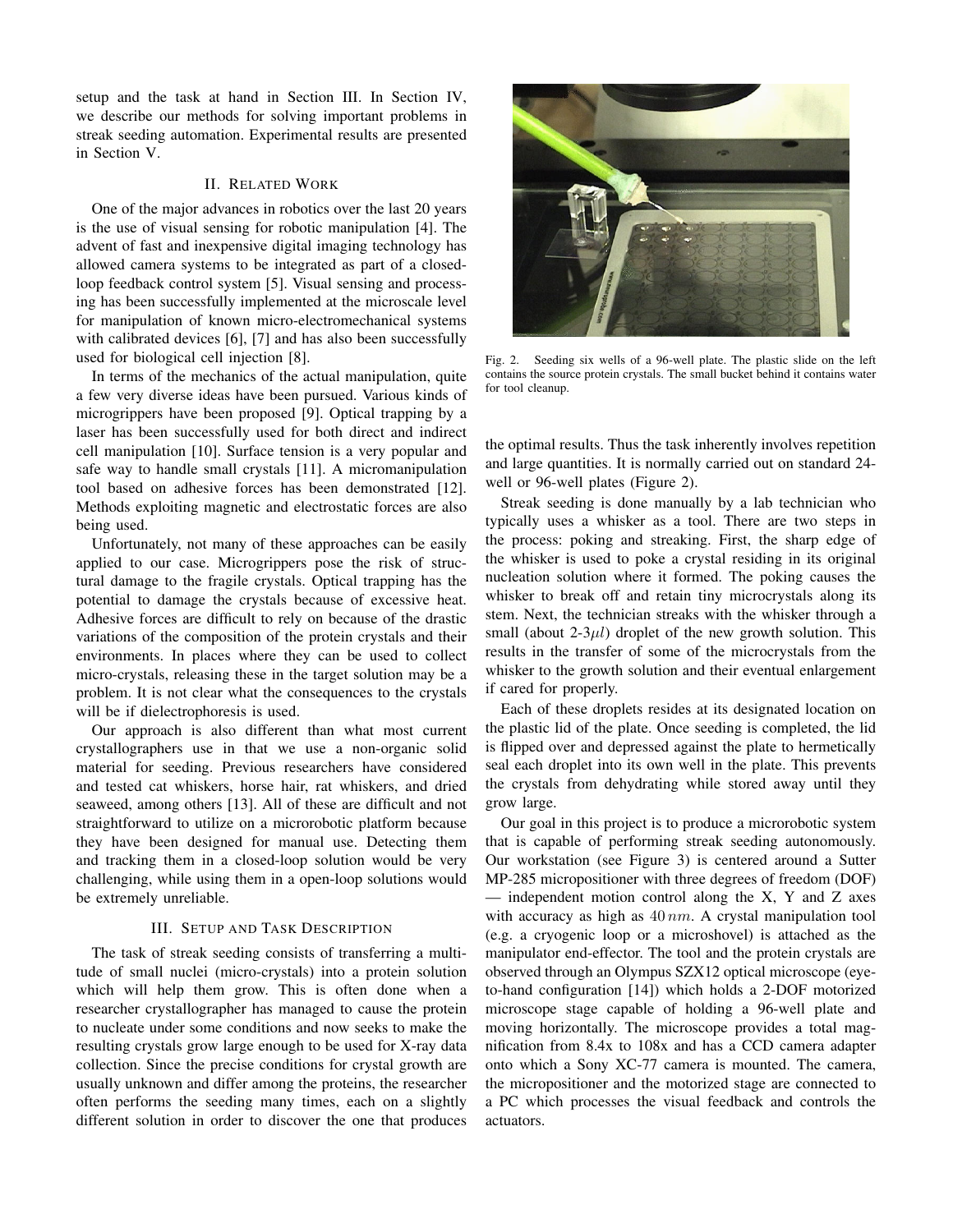

Fig. 3. Workstation for protein crystals manipulation.

At the beginning of the procedure, the user is asked to place the 96-well plate cover, a slide with the seeding crystals, and a bucket of water for tool cleaning at their designated locations. After that, the user clicks with the mouse and the system takes control.

#### IV. SEEDING

Streak seeding is a complex task that can be broken down into a few smaller fundamental problems: choice of tools used, methods for detection of crystals in the visual feedback and methods for detection of the location of the seeding target droplet. These will be explained in order in the following subsections.

# *A. Tools for seeding*

The type of manipulation tools used in a robotic application are among the very important factors that decide whether that application will be successful. The most popular tool for streak seeding among crystallographers is the cat whisker. Attempts have been also made to use pig bristles, horse hair, or thick human hair. These are all long and soft organic materials that are difficult to detect and track in an image and are extremely hard to use for object manipulation, be it on an open- or a closed-loop system.

In our system, we have addressed this issue by using our own custom tool, which we call a microshovel (Figure 4). We have designed and manufactured various quantities and sizes of microshovels out of silicon using methods employed by the MEMS industry.



Fig. 4. Microshovels. (a) and (b) two sample design profiles. (c) a silicon microshovel.

In the design phase, we used a CAD package to draw the desired tool profiles (Figure  $4(a)$  and (b)) and create the photomask pattern. The profiles differed mostly in their tips, with sizes ranging from 50 to  $280 \mu m$  in length and 7 to  $40 \mu m$ in height, as these covered entire expected range of protein crystal sizes we would manipulate. The square notches at the bottom of the tool stem encode the shape and the size of the tip, as it would otherwise be impossible to tell the microshovels apart by looking at them with a naked eye.

For manufacture, the mask pattern was transferred onto a 2x2-inch quartz photomask which was used to perform the photolithography on a 2-inch silicon wafer. The thickness of the wafer, which translated into the width of the tools, was  $300 \mu m$  and was, again, chosen so that it covers the expected range of crystal sizes. This wafer was bonded to a larger sacrificial wafer and the package underwent deep reactive ion etching (DRIE) through the entire small wafer leaving the tools only adherent to the larger one. Finally, the microshovels were detached and cleaned up from the bond and the photoresist in an acetone bath.

As may be obvious by Figure 4, we did not design and manufacture the microshovels for the sole purpose of streak seeding, but for the more general purpose of protein crystal manipulation. Our work is generally aimed at using computer vision to provide the compliance and robustness which precise crystal manipulation requires without the need for extensive analysis of the physics of grasping or a detailed knowledge of the environment. In a parallel effort [15], we are working on the automation of the task known as *crystal mounting* which consists of picking up an individual protein crystal from its growth solution for the purpose of X-ray data collection. Thus, the shapes of the microshovels have been also designed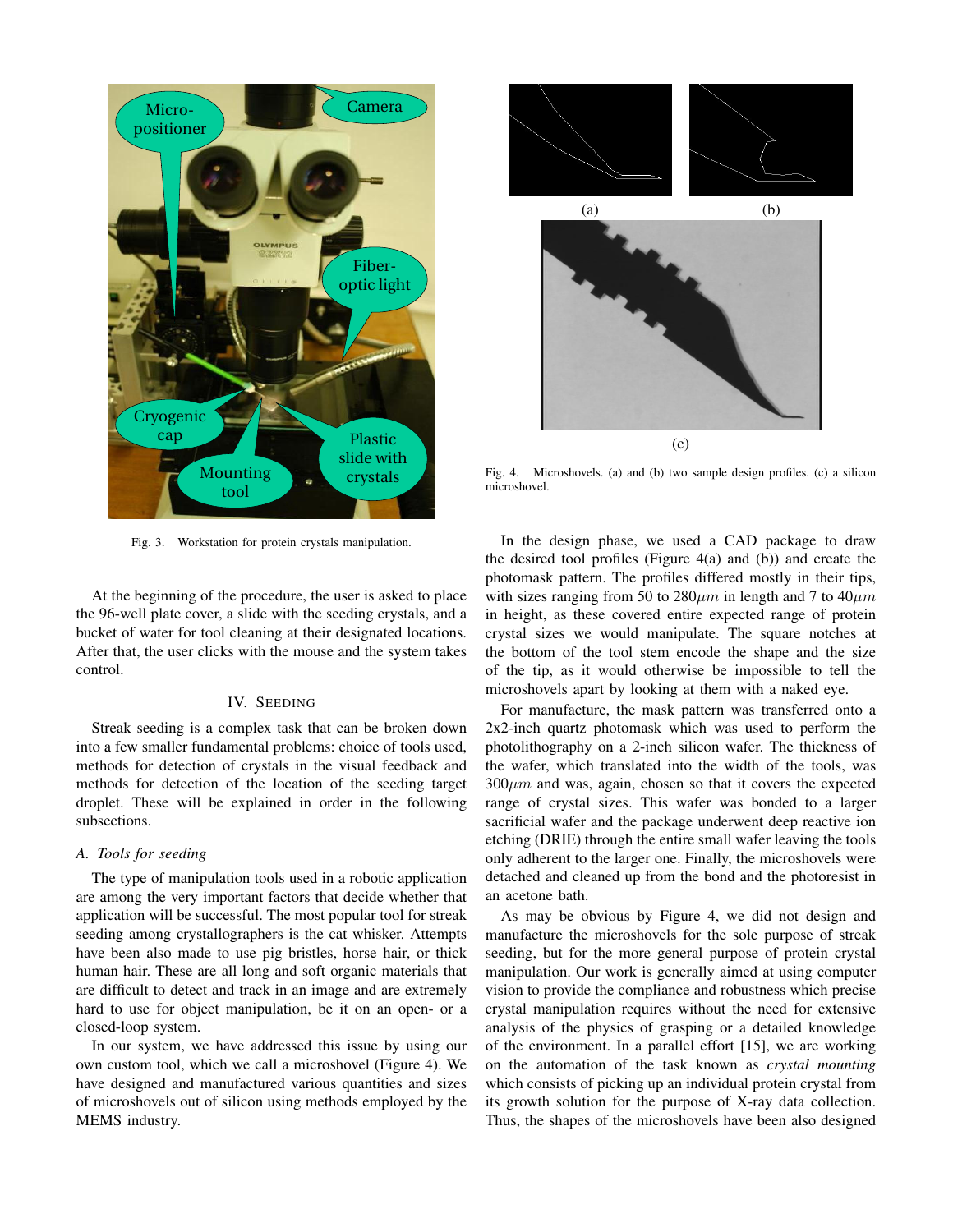

Fig. 5. A complete crystal mounting experiment: (a) the initial condition. (b) the microshovel has descended into the droplet. (c) the microshovel has approached the target crystal. (d) the microshovel has picked up the crystal and raised it up above the liquid.

with crystal pickup in mind. An example shown in Figure 5 illustrates the use of a microshovel during the main stages of the task: First, the tool descends into the droplet with crystals under visual guidance (Figure 5b). Next, visual servoing is used to approach the target crystal with the tool (Figure 5c). Finally, the microshovel picks up the crystal by sliding under it and raising it up above the liquid (Figure 5d).

An interesting factor here become the different constraints imposed on the material by the two vastly different application tasks. On the one hand, it is essential for crystal mounting that the tool has very low background X-ray scattering, so that X-ray diffractograms obtained of a crystal mounted on a microshovel, are captured with as high an accuracy as possible. On the other hand, streak seeding demands that the microshovels have some rigid and retentive properties so that they break off and collect small fragments upon contact with a crystal, which are to be transferred to the clean protein solution. We have studied both phenomena and our results indicate that silicon indeed qualifies for both tasks. For streak seeding, it is at least on par with the current crystallographers' favorite — the cat whisker.

In terms of rigidity, silicon can be brittle, especially at the scales we are working at. However, this is not really an issue as the silicon is still much harder than the more fragile crystals we are handling. Additionally, the precision of our micropositioner is much higher than we really need, ensuring the accurate positioning of the tip. Our tests have shown that people with relatively normal motor skills can perform both streak seeding and crystal mounting manually without causing any structural damage to the tools; this is certainly not a problem for expert crystallographers and lab technicians.

# *B. Crystal Detection*

It is extremely important to make a correct detection of the locations of the protein crystals used for seeding, as

an incorrect guess will render the entire procedure useless. Unfortunately, the reliable detection of the protein crystals seems to be the most difficult part of the task. This is to a large extent because of the fact that different proteins form vastly different crystals in terms of their shape and size. This precludes, for example, the use of template-based matching algorithms.

We have established that edge-based detection approaches work best in our case. The algorithm is as follows:

- 1) Take an image of the crystals (Figure 6a) and apply an edge detector, for example using Sobel masks (Figure 6b)
- 2) Apply a morphological closure to the edge image to connect close nearby components and smooth up the contours. Follow with an opening operator to smooth the contours even further (Figure 6c). The structural element we use for both the opening and the closure is a small disk with a radius of a few pixels. It is not a good idea to use a larger disk because it may obliterate some, even many of the smaller crystals which may be about the same size.
- 3) Fill in the holes. For each background section (i.e. not edge) that is surrounded by an object, assign that background section to that object (Figure 6d).
- 4) Threshold the result into a binary image. We follow Otsu's method [16] for choosing the value of the threshold automatically based on minimizing the intensity variances of the two resulting classes (Figure 6e).
- 5) Remove the small objects from consideration (Figure 6f).
- 6) Label the remaining objects using connected component analysis.

The last step gives us the layout of the crystals on the image as captured by the camera on the microscope (Figure 6f). Since we have a calibrated system, we can compute these locations with respect to the micropositioner (modulo the depth of the slide where the crystals reside, which we know from calibration) and command it to go there.

We don't need to poke all crystals, one good contact usually suffices. We chose to use two randomly selected crystal segments to increase the robustness of the system in case of a false positive in the crystal detection.

#### *C. Droplet Detection*

We have a well-calibrated system in which most objects are positioned at known locations. The system uses hard-coded coordinates to position a certain object under the microscope. For example, from the origin, moving the stage 3 units to the left and 2 units down positions the center of well C4 directly under the microscope.

The protein droplets however are pipetted onto the tray manually and are subject to human accuracy constraints. They are not always deposited exactly at the center of the well and the offset can be large enough to make relying on hard-coded locations impractical. There is also another, practical problem. The magnification level of the microscope is not computer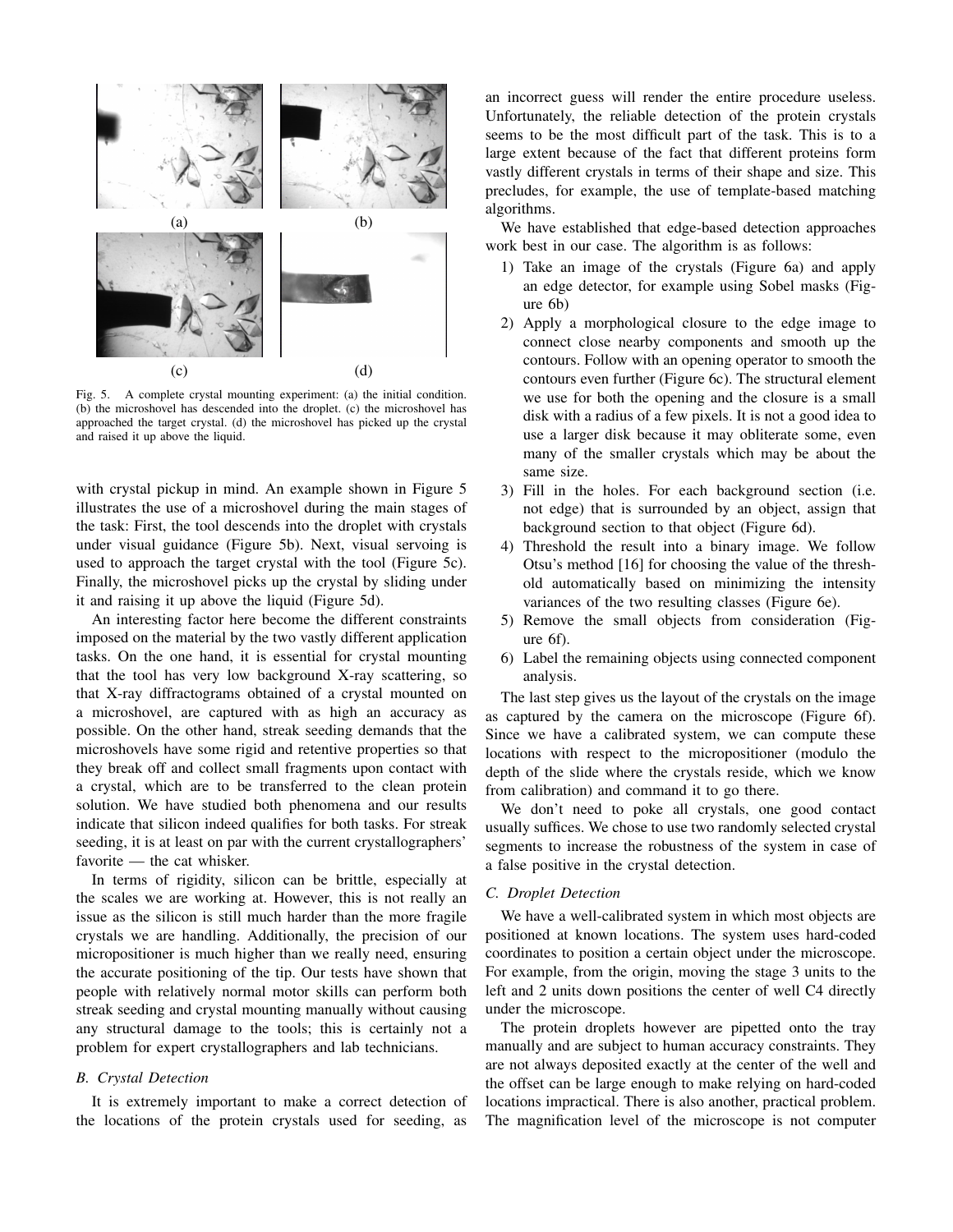

Fig. 6. Crystal detection steps. (a) Original image. (b) Detected edges. (c) Morphological closure and opening. (d) Holes filled in. (e) Thresholding. (f) Small objects removed.

controlled and requires us to fix it to a single common setting for all activities. This leads to some necessary tradeoffs: It is desirable to have a high enough magnification to be able to better detect the crystals for poking. On the other hand, this will make the field of view narrower, which for streaking means that the entire well will not be visible all at the same time.

Because of this and because of the manual deposition of the protein solution, the droplets of protein solution may be only partially visible to the camera during streaking when the well is moved directly under the microscope. Thus, we need to find the center of the droplet in order to perform the streaking successfully. Accuracy is not a major requirement for the center detection; the necessary condition is to make sure that the tool will streak through a large portion of the droplet.

Fortunately, the centers of the droplets are visually quite distinctive. This is because of the shape of the droplet and the way light rays propagate. Due to surface tension in the liquid, the droplet assumes a standard curved shape that acts as a light-scattering lens (Figure 7a). Light rays come from the microscope light below the stage. Those that pass near the center undergo very little refraction, if any, and pass through the droplet mostly undisturbed. On the other hand, the rays passing through closer to the periphery are being refracted away from the microscope objective. The result is a very clear



(b)

Fig. 7. Droplets. (a) Ray scattering by droplets. (b) a view of a droplet under microscope.

tapering of the intensity levels around the edges of the droplet (Figure 7b).

Thus, to find the center of the droplet is to find the position of its brightest spot. We do this, as follows:

- 1) Move microscope stage to hard-coded location such that the center of the target well is placed directly under the microscope optical axis. Acquire an image I.
- 2) Compute the intensity gradient of I. This is not necessary for every pixel in the image but could be done on a sample grid, say every 10 pixels. We use Sobel masks, so if  $Gx$  and  $Gy$  are the "measurements" of the two masks for location  $[x, y]$ , then  $G = \sqrt{Gx^2 + Gy^2}$ and  $\theta = \arctan(Gy/Gx)$  are the magnitude and the direction of the gradient at this point.
- 3) Discard locations where the gradient is of very low magnitude  $(G$  is less than a certain threshold)
- 4) Use the rest of the computed gradients to vote in a Hough transform fashion for the center of the droplet (the peak or local maximum of the gradient). Each location votes for the line passing through it in the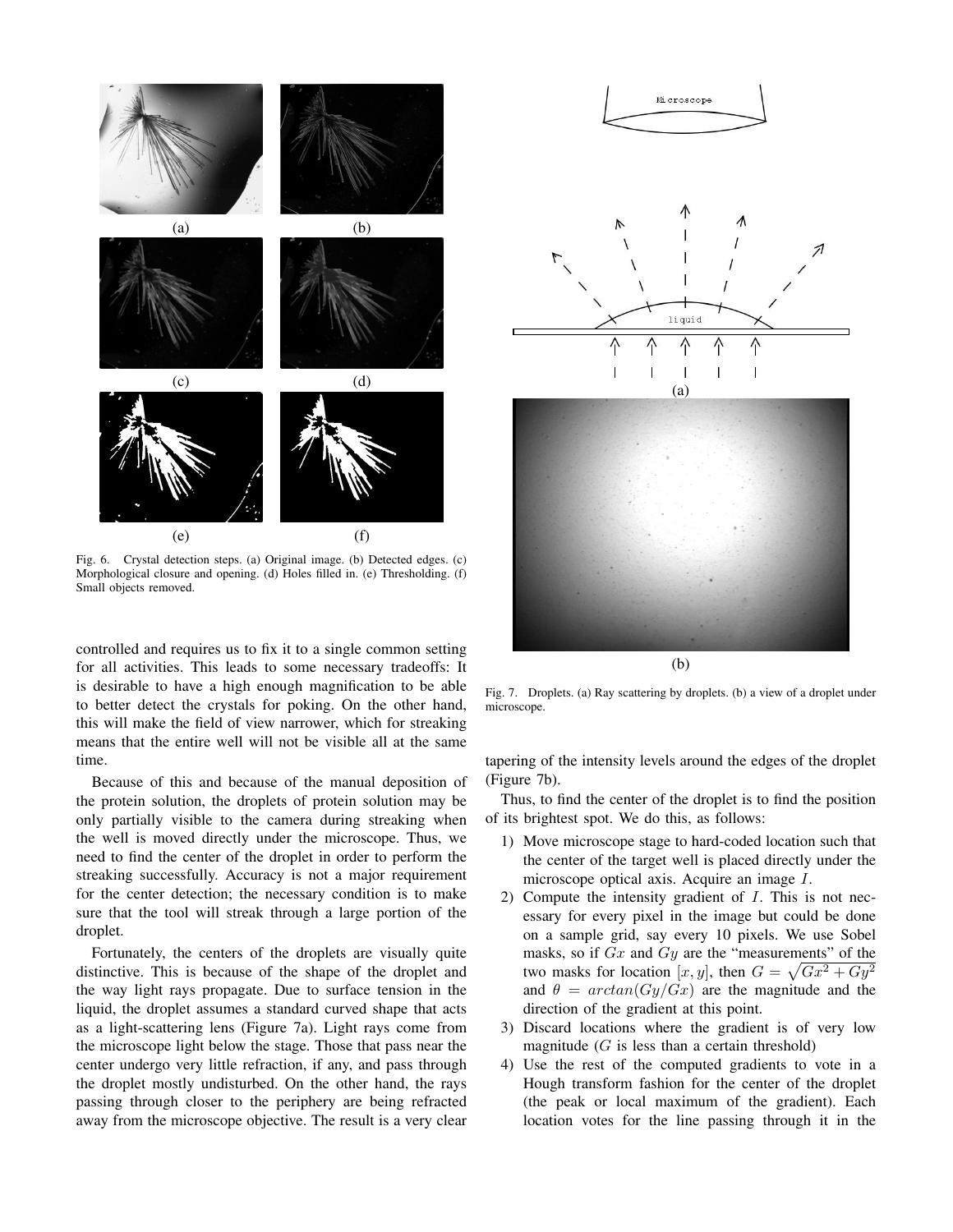

Fig. 8. Crystal detection examples. Detected crystals are surrounded by a white outline.

direction  $\theta$  of the gradient.

5) Count the votes and find the peak. Knowing image-toreal-world coordinates from calibration, move the stage so the computed droplet center is under the microscope.

# V. EXPERIMENTS

We have performed three kinds of tests to verify the viability of our methods. These tests were aimed at the three most important aspects of our system: the crystal detection, the droplet detection and their integration into a complete system.

First, we tested the ability of our crystal detection method. We ran the program on a set of images of real crystals we had acquired throughout our work in this area. Figure 8 shows two such results. As can be seen from the images, the algorithm correctly identified areas that are crystals (outlined in white). It should be noted that not all crystals were identified. However, in cases when ambiguities exist, it is better to err on the side of the false negatives, rather than accept the risk of false positives. As long as there are enough correctly identified crystals, the loss of few is not consequential.

The second test was directed at the computation of the correct location of a droplet. We ran a multitude of tests and the results were consistent: As long as there was enough portion of the droplet in the field of view, its center was



Fig. 9. Droplet detection examples. Computed droplet center is denoted by a small black square.

identified correctly. Here, we would like to point out that there is no need to seek the most possible accurate answer. It is simply sufficient to make sure that the stroking motion will go through a large portion of the droplet. Four sample results are shown in Figure 9. From there, we see that the method can be quite stable even with less than 25% of the droplet in the field of view (see bottom left run in Figure 9).

Finally, we tested the entire seeding system as a whole by giving it the task of performing seeding on actual crystals. Figures 10 and 11 show snapshots of the task execution on two wells. Each example starts with a snapshot of the seeding source with the crystals. The second image shows the result of the segmentation of the image into crystals (white) and background (black). The third and fourth images show the microshovel poking two different crystals. The fifth image is taken after the target well has been positioned under the microscope by the motorized stage. The black square indicates the estimated center of the droplet. Finally, the last image in the sequence shows the microshovel dipped and streaking through the target liquid.

These experiments illustrate that the system can be used successfully for real seeding. We have done so on standard 96-well Neuroprobe plates. Based on the rate of protein dehydration, which causes degradation of the streak seeding results and the efficiency of the image processing, our target time for the processing of one plate was set to 15 minutes. The test runs demonstrated that our system's performance fits into the allotted time frame and can complete the task in 14–15 minutes.

# VI. CONCLUSION AND FUTURE WORK

We have presented a functional robotic system for streak seeding of protein crystals. It is based on a micropositioner, an optical microscope with a motorized stage and a CCD camera for visual feedback, and software control through a regular PC. The system features a set of newly developed and unconventional seeding tools custom designed and manufactured out of silicon using contemporary MEMS techniques. We also presented a number of computer vision and robotics